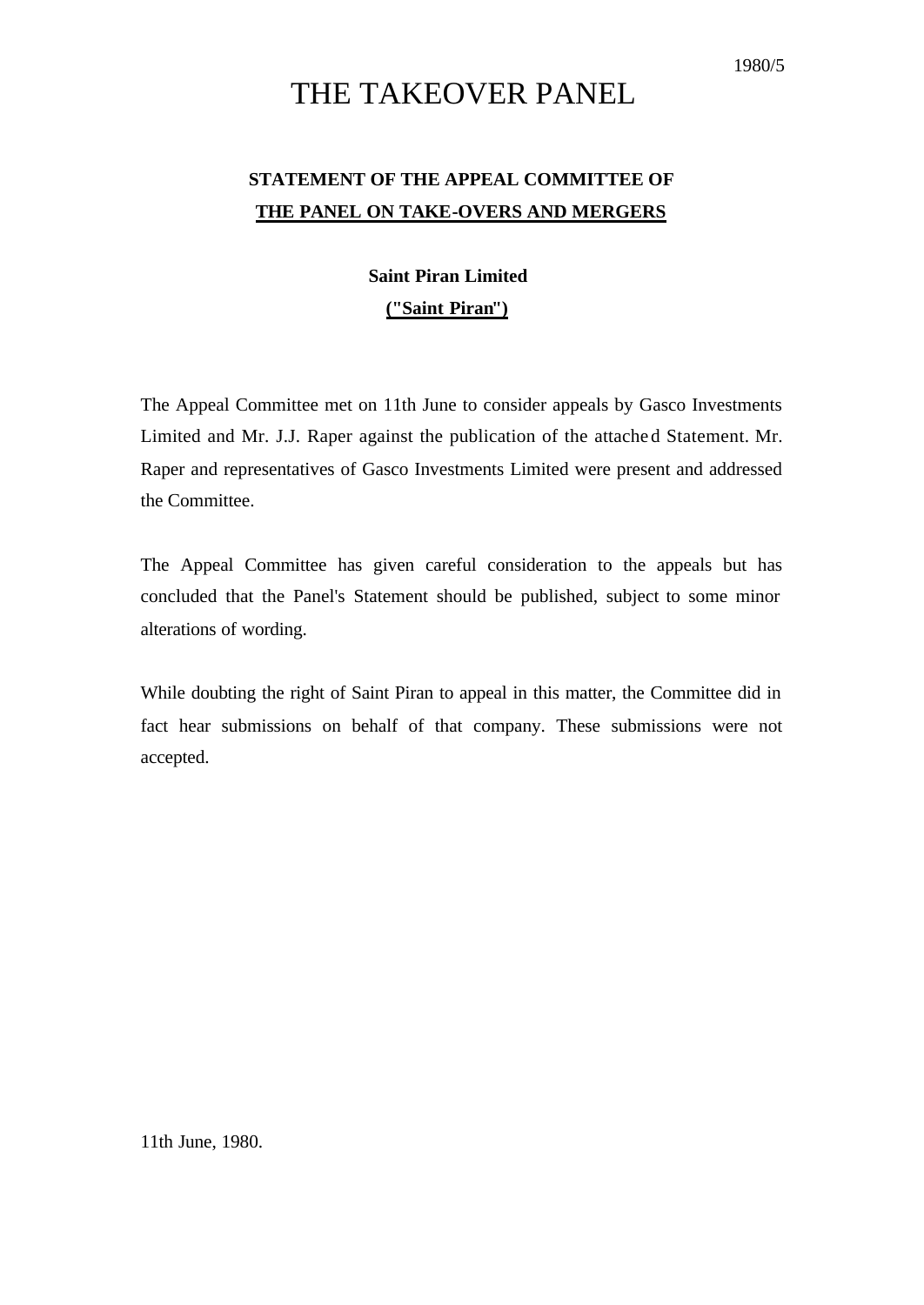### **SAINT PIRAN LIMITED ("Saint Piran")**

- 1. The decision contained in the Panel's statement, dated 1st April, 1980, following the meeting of the full Panel on 21st March, was that persons whom the Panel found to be acting in concert, namely Mr. J.J. Raper, Gasco Investments Limited, Aerolineas Cordoba SA and Ruffec SA were obliged, jointly and severally, under Rule 34 of the City Code to extend a general offer for shares not held by them in Saint Piran at 85p per share. The combined registered shareholding in Saint Piran of these persons is 4,321,000 shares, representing 37.0 per cent of its issued share capital.
- 2. At the meeting on 21st March, the Panel did not give consideration to the ability of these persons to implement a general offer at 85p per share. The Panel decided that if no offer was announced by or on behalf of the persons acting in concert within a reasonable period of time following the release of its statement, a further meeting of the Panel would be held to review the steps being taken to implement the obligation and to consider what action to take if it appeared that no offer was likely to be forthcoming in the near future.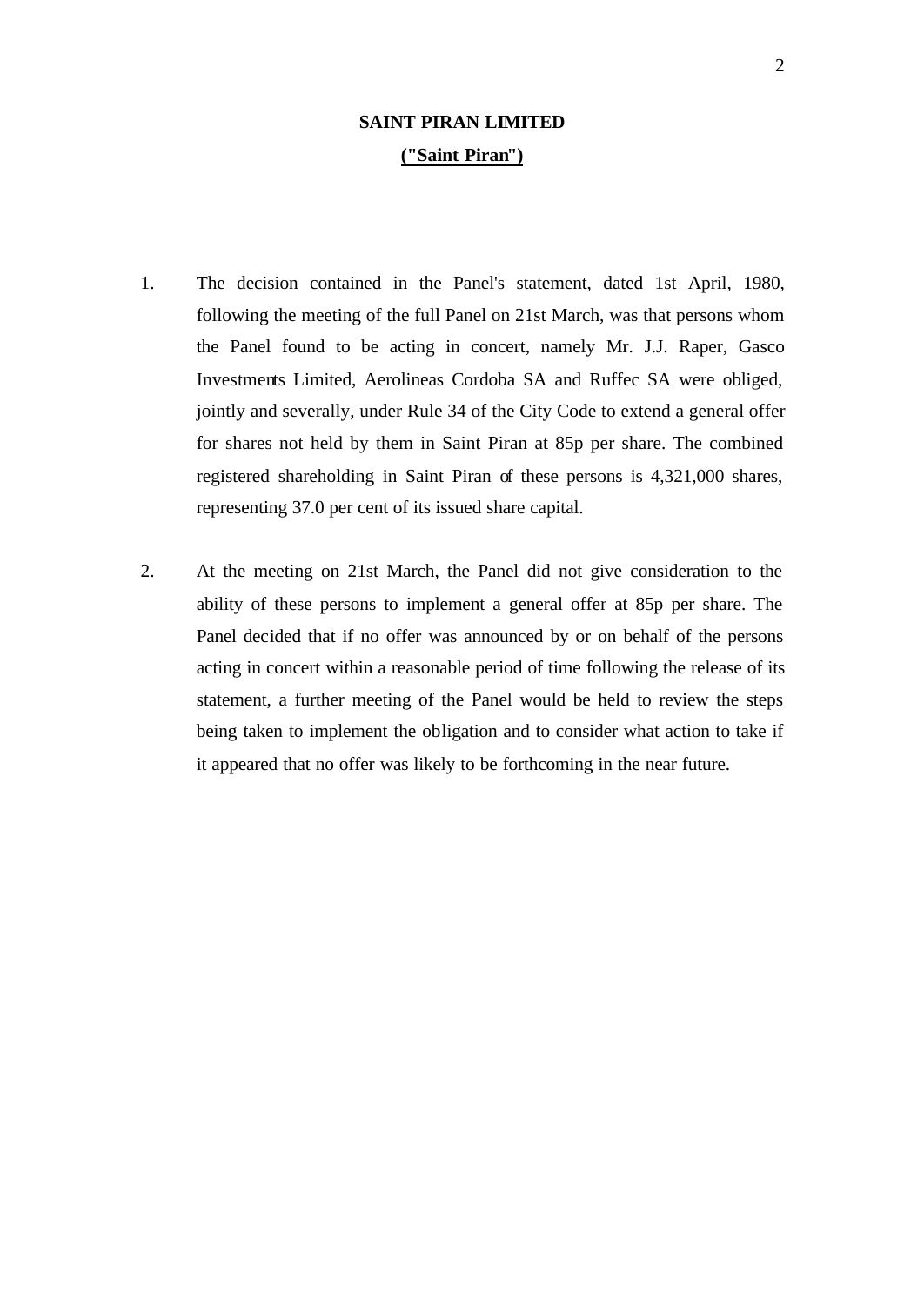- 3. In a letter to the Panel dated 21st April Mr. Raper stated that he did not accept the findings set out in the Panel's statement of 1st April, and that he would not in his personal capacity be making a general offer for shares in Saint Piran, nor would he fund or support any such offer. He said that his letter was not written on behalf of Gasco of which he was Chairman; this company would make such response to the statement as it decided upon. It was accepted by the representatives of Gasco present at the Panel meeting on 21st March that Mr. Raper controls Gasco. None the less, they told the Panel at a meeting on 20th May that he did not wish to exercise that control to prevent Gasco from making an offer.
- 4. As no general offer had been announced by 30th April, letters were sent by the Panel executive to Mr. Raper, Gasco, Aerolineas Cordoba and Ruffec requesting their attendance at a meeting of the Panel to be held on 20th May. The letters stated that the Panel would consider whether these persons were in breach of Rule 34, and, if so, might wish to consider what action, under the Code, should be taken. Representatives of Gasco, including Mr. M.R. Stone, both Managing Director of Gasco and Chairman of Saint Piran, attended the meeting. Mr. Raper did not attend, although his solicitor was present, nor had he, by the time of the meeting, responded personally to the Panel's letter. Aerolineas Cordoba did not reply to the Panel's letter and were not represented. Ruffec acknowledged receipt of the letter and said that they would not be represented at the meeting.
- 5. In a written submission to the Panel, made on behalf of Gasco, an account was given of the steps Gasco has so far taken to raise finance. Approaches were made to banks in the earlier part of this year, prior to the Panel meeting on 21st March. The Panel was told that approximately 10 per cent of the amount necessary to implement the offer could be financed from Gasco's own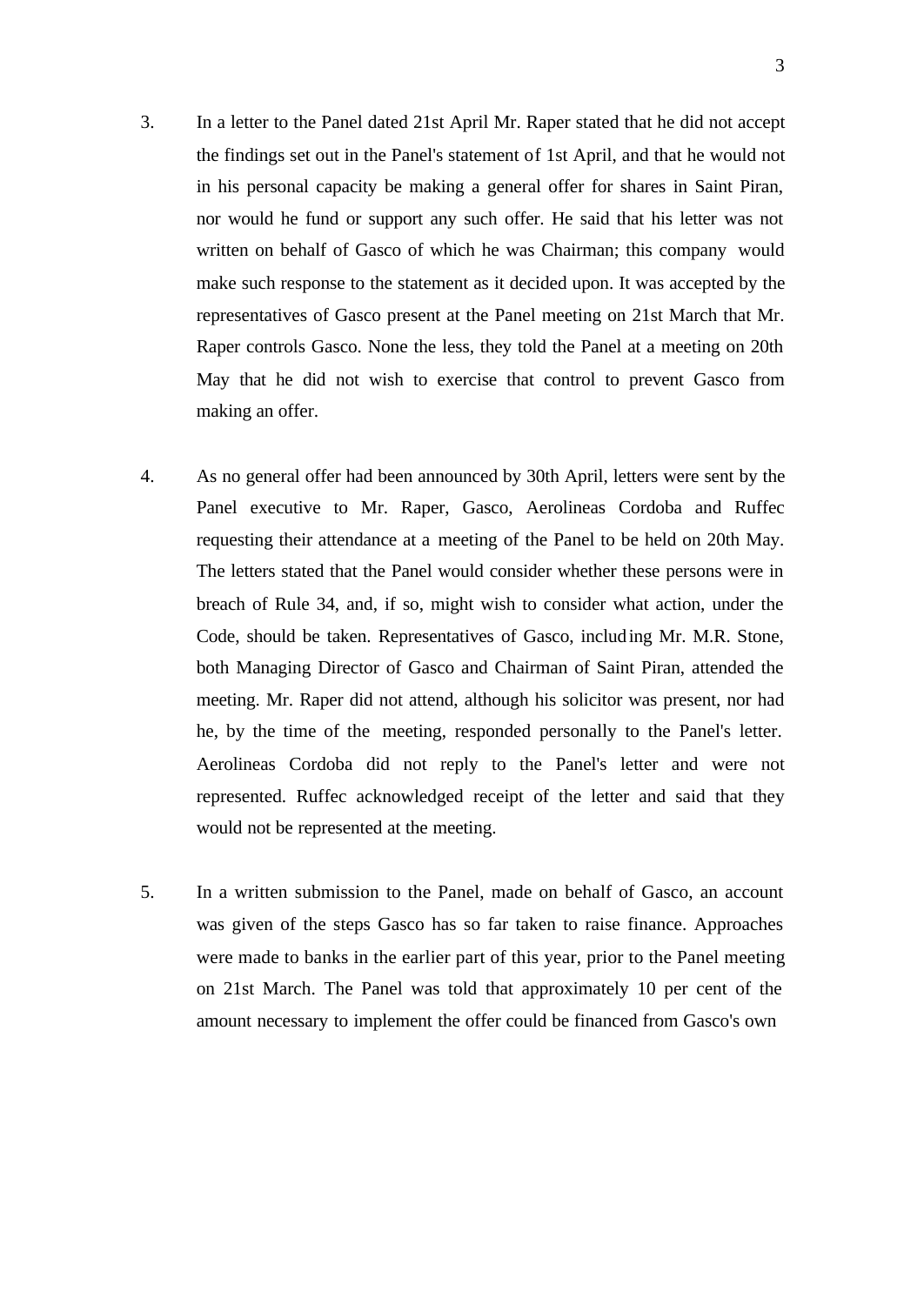resources. The Panel was also told that the potential ability of Gasco to raise finance had been improved by the capitalisation of loans of  $£1.74$  million made to it by Berriedale, a wholly-owned subsidiary of Bathgate, a company from which, it is understood, Mr. Raper holds an unrestricted Power of Attorney; the further shares issued to Berriedale mean that it now owns more than 90 per cent of Gasco's issued share capital. The Panel was informed that two banks were still giving consideration to the provision of finance, although no documentary evidence of this was presented to the meeting. The written statement made on behalf of Gasco accepted that Gasco was not at present in a position to make the offer. Its representatives at the meeting did not seek any adjournment of the proceedings.

6. The Panel has received no information about the ability of Aerolineas Cordoba and Ruffec to make the offer and these companies have not indicated whether any steps are being taken by them to raise finance. Neither Aerolineas Cordoba nor Ruffec have contested their liability to make the offer nor have they in any way commented upon the Panel's findings. It is unsatisfactory that persons in a case such as this should choose to remain silent when presented with the Panel's conclusions, particularly having regard to the nature of these conclusions.

( \* See below).

- 7. The Panel concluded that Mr. Raper, Gasco, Aerolineas Cordoba and Ruffec were in breach of Rule 34 and of General Principle 13 of the Code; it further concluded that early implementation of an offer was improbable.
- 8. The Panel is therefore faced with the situation that control of Saint Piran, as defined by the Code, has been acquired by the above-named persons and they are unable or unwilling to meet their obligation under the Code.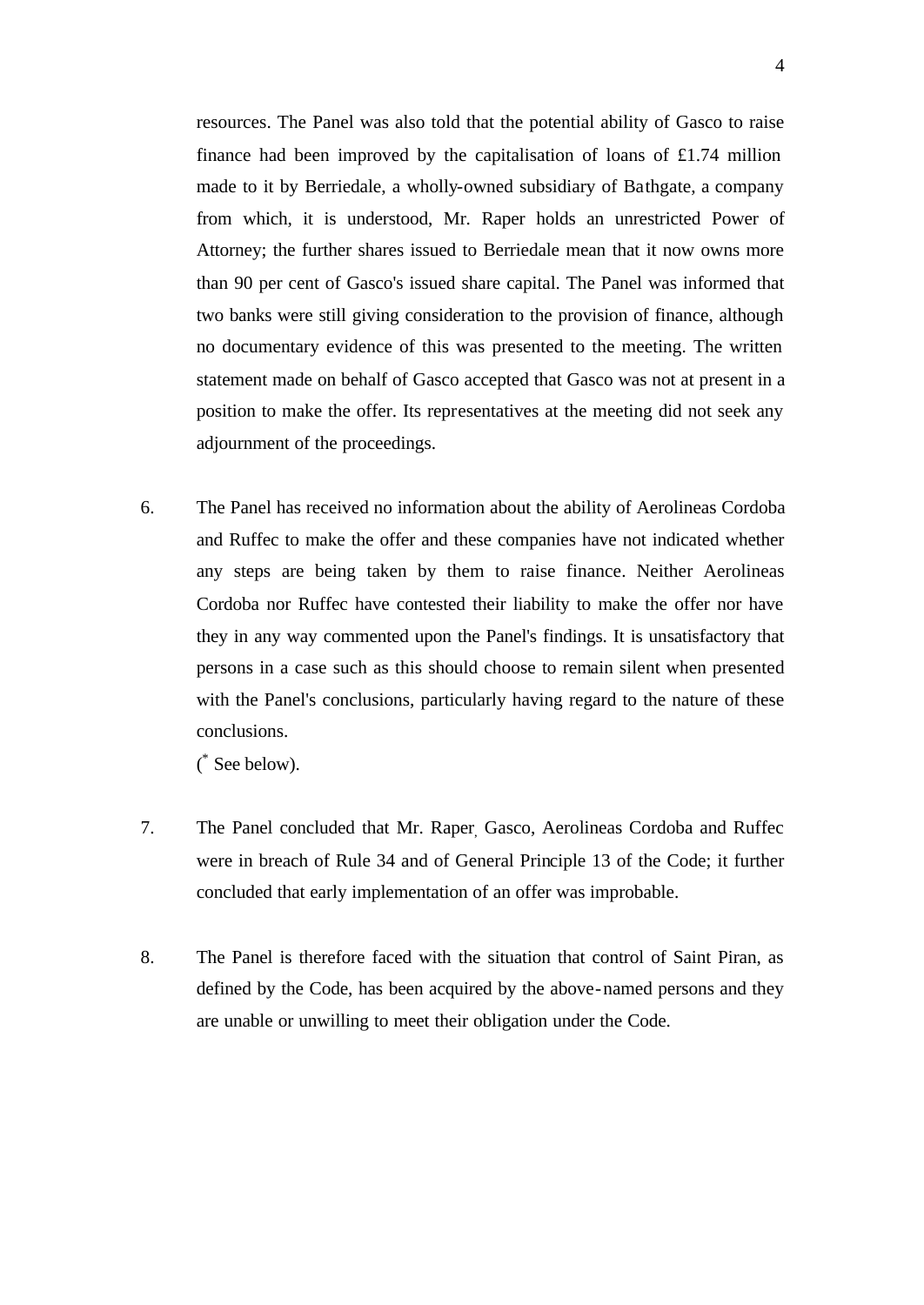- 9. Since the time that the Code has imposed an obligation to extend a general offer upon the acquisition of control, the number of instances where persons have failed to meet this requirement has been extremely small. In the very few cases where breaches of the Rule have taken place, the Panel has been concerned to see that those who have acquired control are restricted in the manner in which it is exercised and enjoyed. To this end the Panel has on occasion requested persons to refrain from exercising voting rights until the breach has been remedied and this has been agreed to.
- 10. At the meeting of the Panel on 20th May, the representatives of Gasco were asked if they would give an undertaking that Gasco would not exercise voting rights over its shareholding in Saint Piran until an offer had been made. Mr. Stone, the Managing Director of Gasco (who will no doubt give consideration to his position as Chairman of Saint Piran and to any conflict to which this gives rise) said that he would not advise the board of Gasco to give the undertaking.
- 11. In the light of the general behaviour of the parties and of this refusal to undertake to refrain from voting, the Panel has considered what courses of action it should take. It has always been a principle of the Code that those guilty of flagrant breaches should cease to enjoy the facilities of the securities markets. The Panel has invited The Stock Exchange to consider what action it may now be appropriate for The Stock Exchange to take in this respect. The Panel has concluded that Mr. Raper, whose conduct in this matter has been deplorable, is unfit to be a director of a public company. It will so advise the authorities concerned.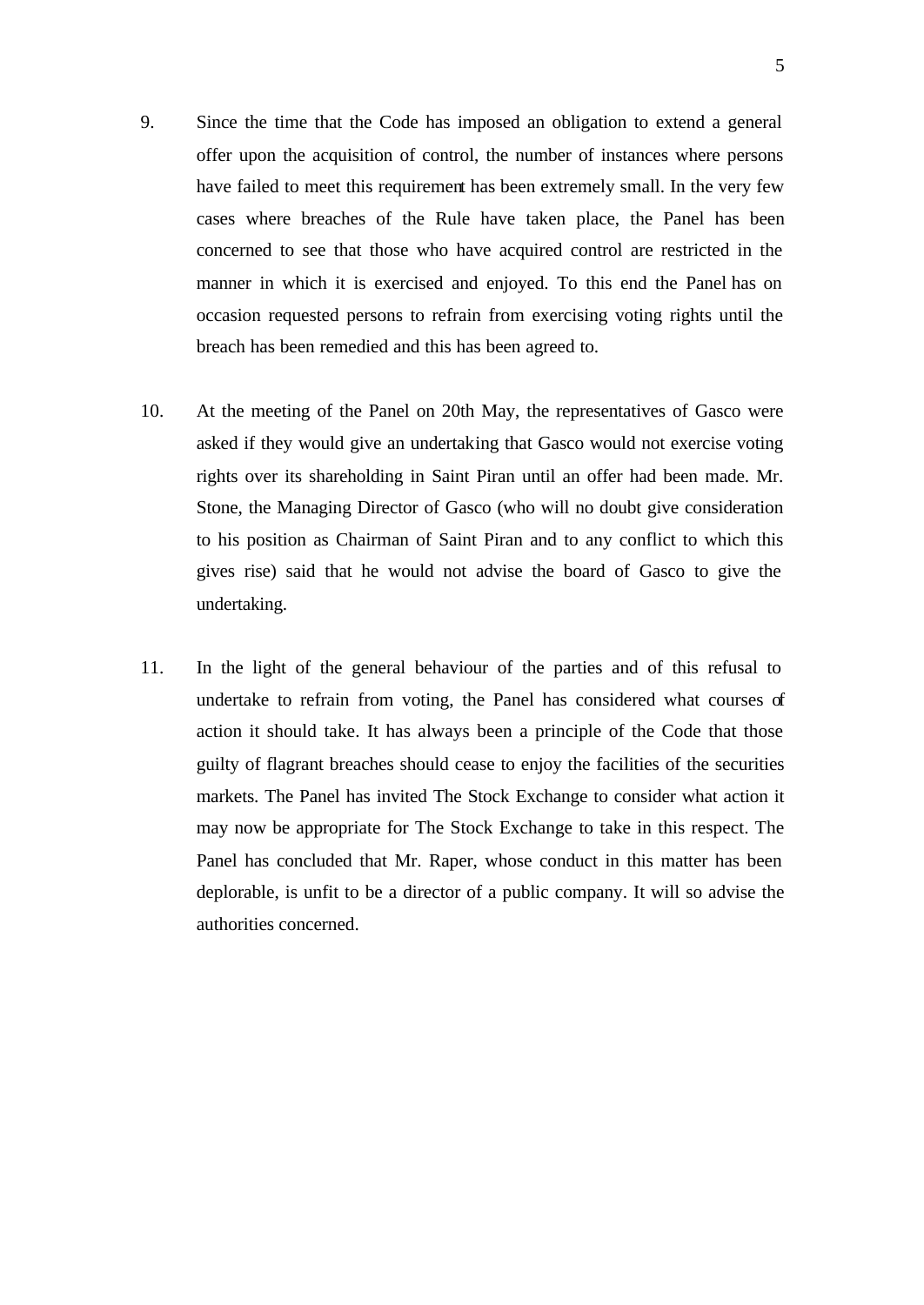- 12. Because the persons whom the Panel found to be acting in concert are in breach of their obligations under the Code and because of other factors set out in the Panel's statement of 1st April, the Panel has invited The Stock Exchange to consider maintaining the suspension of the listing of Saint Piran's shares.
- 13. Should any of the following events occur, the Panel will review the matter:
	- (a) The receipt by the Panel of a certified copy of a Resolution of the Board of Gasco undertaking not to vote its shareholding until an offer by or on behalf of the persons acting in concert, which discharges the obligation under Rule 34, has been made to shareholders.
	- (b) The announcement of an offer by or on behalf of any or all of the persons acting in concert which meets the obligation under Rule 34.
	- (c) The disposal by the persons acting in concert of all or a substantial proportion of their shareholdings in Saint Piran either to a person who accepts the obligation to extend a general offer at 85p per share or to a person or persons otherwise approved by the Panel.
- 14. The Panel strongly endorses the action of the Department of Trade in appointing Inspectors pursuant to Sections 165(b) and 172 of the Companies Act 1948 to investigate and report on the affairs and ownership of Saint Piran. The Panel will also reconsider the position following publication of any report of the Inspectors and any action the Department may take in connection therewith.